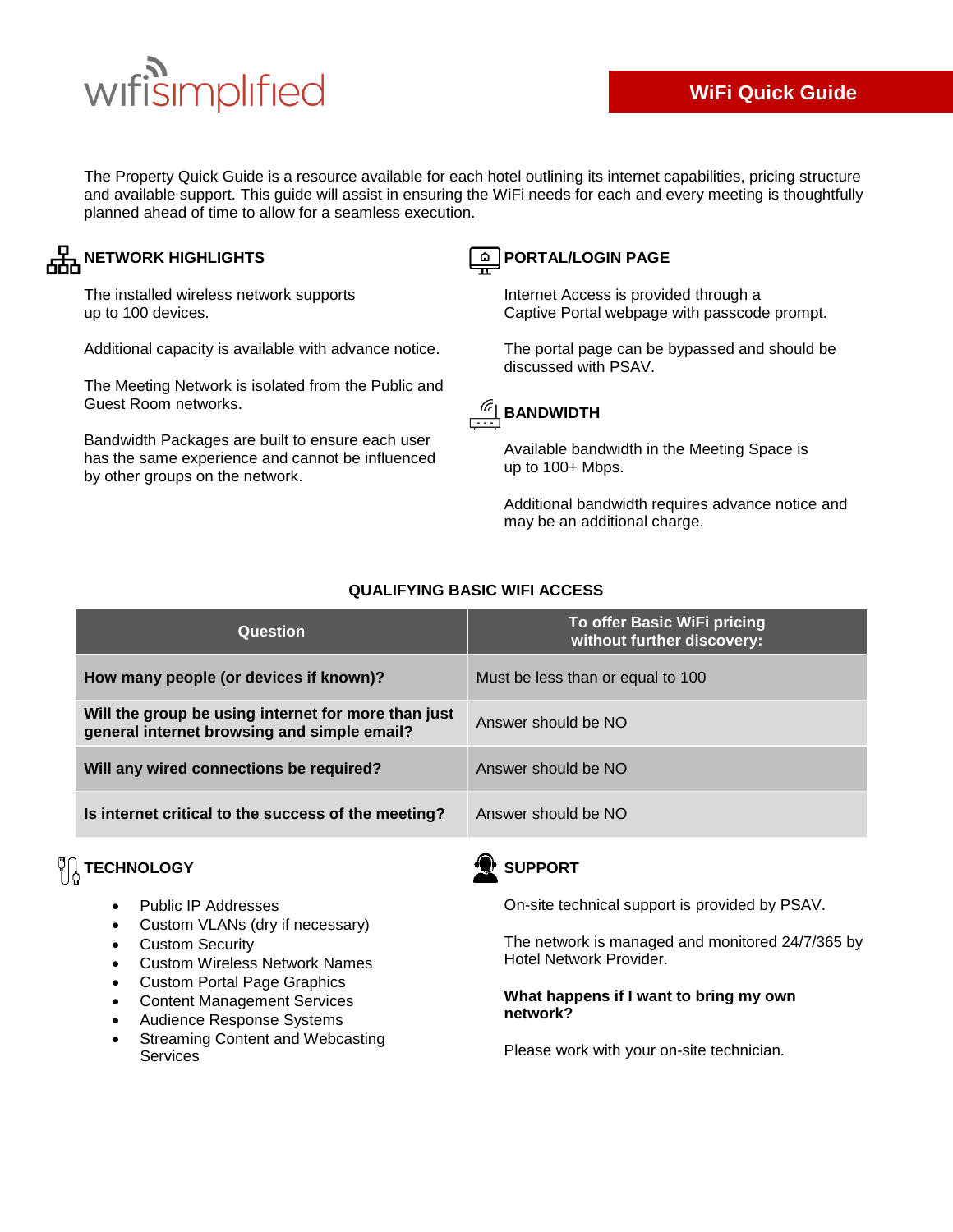#### **Boston Marriott Newton WiFi Grid**

## **MEETINGS OF 1 TO 100 ATTENDEES**

|                                                                  | <b>Daily Wireless Internet Usage</b>                                         |                                  |
|------------------------------------------------------------------|------------------------------------------------------------------------------|----------------------------------|
| <b>Number of</b><br><b>Participants</b><br>(estimated bandwidth) | <b>SUPERIOR</b>                                                              | <b>SIMPLE</b>                    |
|                                                                  | Media streaming, media-rich mobile apps<br>and large file downloads          | Email and simple web browsing    |
| 25                                                               | \$28.00/person<br>(up to 8 Mbps)                                             | \$18.00/person<br>(up to 3 Mbps) |
| $26 - 50$                                                        | \$23.00/person<br>(up to 12 Mbps)                                            | \$14.00/person<br>(up to 5 Mbps) |
| $51 - 100$                                                       | \$16.00/person<br>(up to 22 Mbps)                                            | \$11.00/person<br>(up to 8 Mbps) |
| $101+$                                                           | We are happy to assess your large meetings to develop a customized solution. |                                  |

- Bandwidth ranges are for the entire group and not per person
- All pricing is exclusive of Service Charge
- Wired access priced separately

 **www.marriott.com/bosnt or 617-630-3505**

#### **MEETINGS OF 101+ ATTENDEES**

Bandwidth is sold as a dedicated block for a group to share and will be served for unlimited users for a single price. Additional rental equipment is added as essential labor is added and required for wired connections. Additional fees may be applied for equipment, labor and wired connections.

**[Glossary of Terms](http://issuu.com/globalopsteam/docs/glossary_of_terms.docx)** 

[Customer FAQ](http://issuu.com/globalopsteam/docs/customerfaqs)

#### **CONTACT INFORMATION**

For further questions, assistance or additional customization with your Internet Services, please contact **PSAV 617-559-2228**.